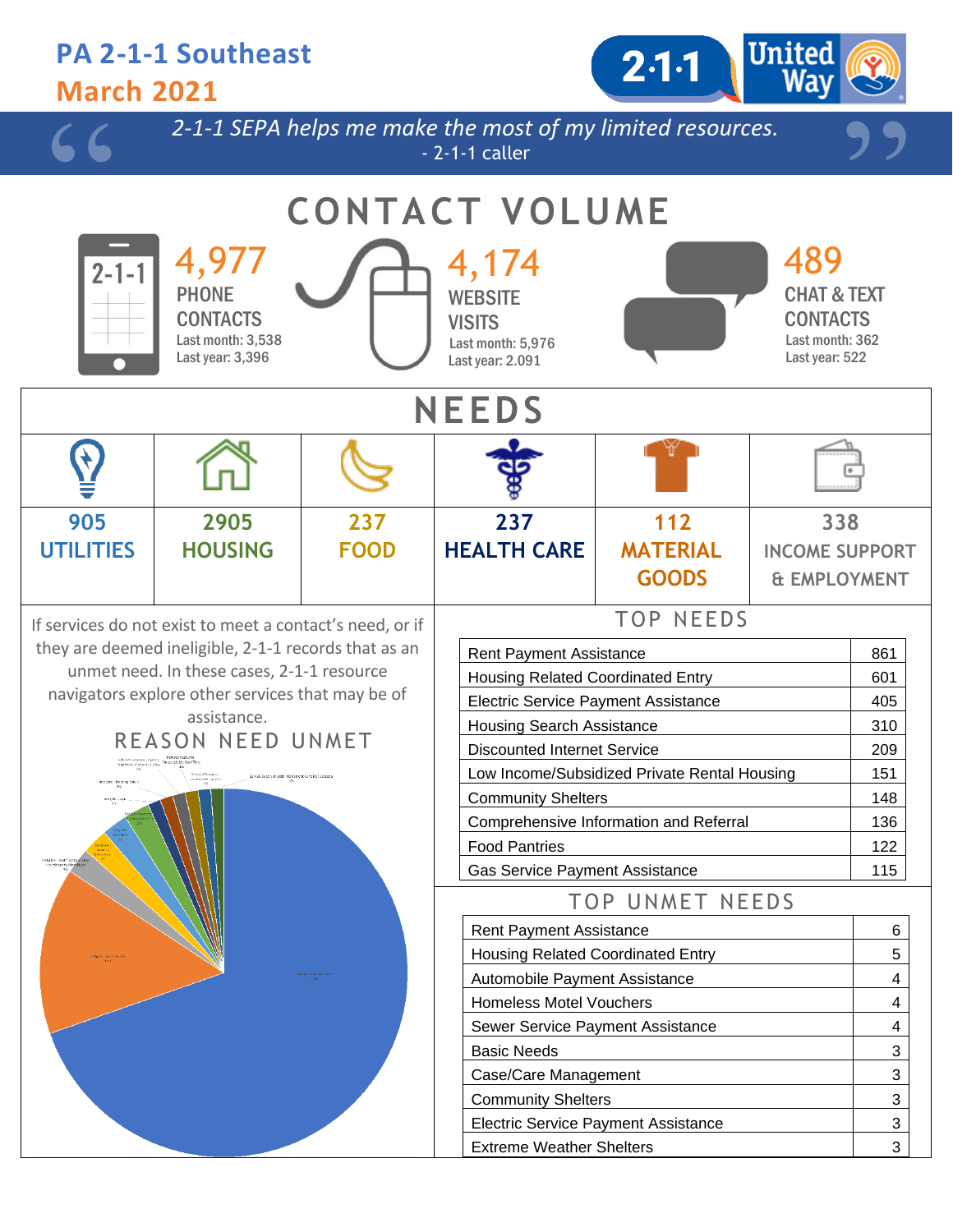### **PA 2-1-1 Southeast: March 2021 CONTACTS BY COUNTY**





# **DEMOGRAPHICS**



| Zip   | Count | <b>Zip</b> | Count |
|-------|-------|------------|-------|
| 19401 | 417   | 19403      | 66    |
| 19320 | 395   | 19120      | 62    |
| 19464 | 251   | 19124      | 62    |
| 19460 | 114   | 19140      | 62    |
| 19382 | 103   | 19132      | 59    |
| 19380 | 96    | 19121      | 52    |
| 19446 | 86    | 19341      | 52    |
| 19143 | 77    | 19090      | 51    |
| 19406 | 73    | 19134      | 51    |
| 19335 | 67    | 19013      | 50    |

| <b>TOP REFERRALS</b>                                                                       |     |
|--------------------------------------------------------------------------------------------|-----|
| Saint Vincent DePaul Society - Rent and Utility Assistance                                 |     |
| PA Housing Search Website                                                                  | 365 |
| Your Way Home - Coordinated Shelter Entry and Additional Services - Montgomery; Norristown |     |
| <b>Chester County Coordinated Entry Line</b>                                               |     |
| Catholic Social Services - Rent, Mortgage and Utility Assistance                           |     |
| Your Way Home - Emergency Rent and Utility Coalition (ERUC) - Covid-19 Assistance Programs |     |
| PHLconnectED                                                                               |     |
| <b>Chester County COVID Rent/Utility Arrears Assistance</b>                                |     |
| Montgomery County Community Action Development Commission (CADCOM) - Emergency Assistance  |     |
| Emergency Shelter Allowance (ESA) - Montgomery                                             |     |